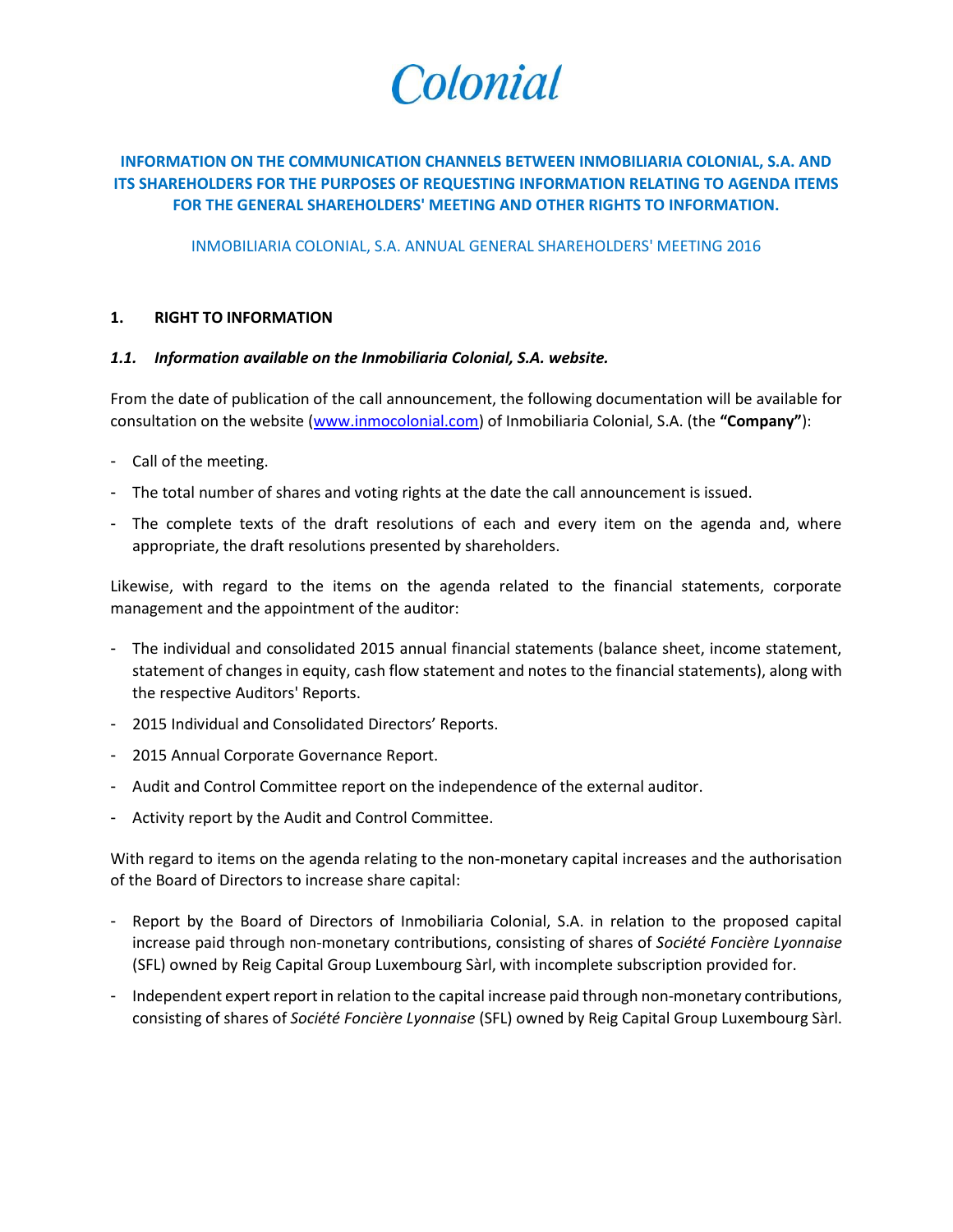

- Inmobiliaria Colonial, S.A. Board Of Directors' report on the proposed capital increase through nonmonetary contributions, comprising Hofinac, B.V.'S entire shareholding in Hofinac Real Estate, S.L., allowing for an incomplete subscription.
- Independent expert report in relation to the capital increase paid through non-monetary contributions, comprising Hofinac, B.V.'S entire shareholding in Hofinac Real Estate, S.L.
- Report by the Board of Directors of Inmobiliaria Colonial, S.A. on the motion to delegate to the Board the power to increase share capital by virtue of article 297.1.b) of the Consolidated Text of the Spanish Limited Liability Companies Law.

In relation to the items on the agenda regarding the appointment and remuneration of Company Directors:

- The Directors' Remuneration Policy of Inmobiliaria Colonial, S.A.
- Report by the Appointments and Remuneration Committee of Inmobiliaria Colonial, S.A. in relation to the Directors' Remuneration Policy.
- A reasoned proposal presented by the Board of Directors of Inmobiliaria Colonial, S.A. in relation to the Directors' Remuneration Policy of Inmobiliaria Colonial, S.A.
- 2015 Annual Directors' Remuneration Report.
- Explanatory reports from the Board of Directors assessing the competence, experience and merits of the candidate whose ratification and/or appointment is proposed.
- Information on the Directors whose appointment or ratification is submitted to the General Shareholders' Meeting.
- Activity report by the Appointments and Remuneration Committee.

With regard to the items on the agenda related to the amendment to the Company Bylaws and the Regulations of the Shareholders' Meeting:

- Board of Directors report on the motions to partially amend the Bylaws.
- Consolidated Text of the Company Bylaws.
- Board of Directors report on the proposed amendment to the Regulations of the Shareholders' Meeting.
- Consolidated Text of the Regulations of the Shareholders' Meeting.

With regard to the items on the agenda related to the grouping of shares and the delegation of powers:

- Report of the Board of Directors of Inmobiliaria Colonial, S.A. on the proposed grouping of the shares into which the Company's capital is divided for the purpose of exchanging the existing shares for new shares.

Likewise, and in general:

- Information on the communication channels between the Company and the shareholders.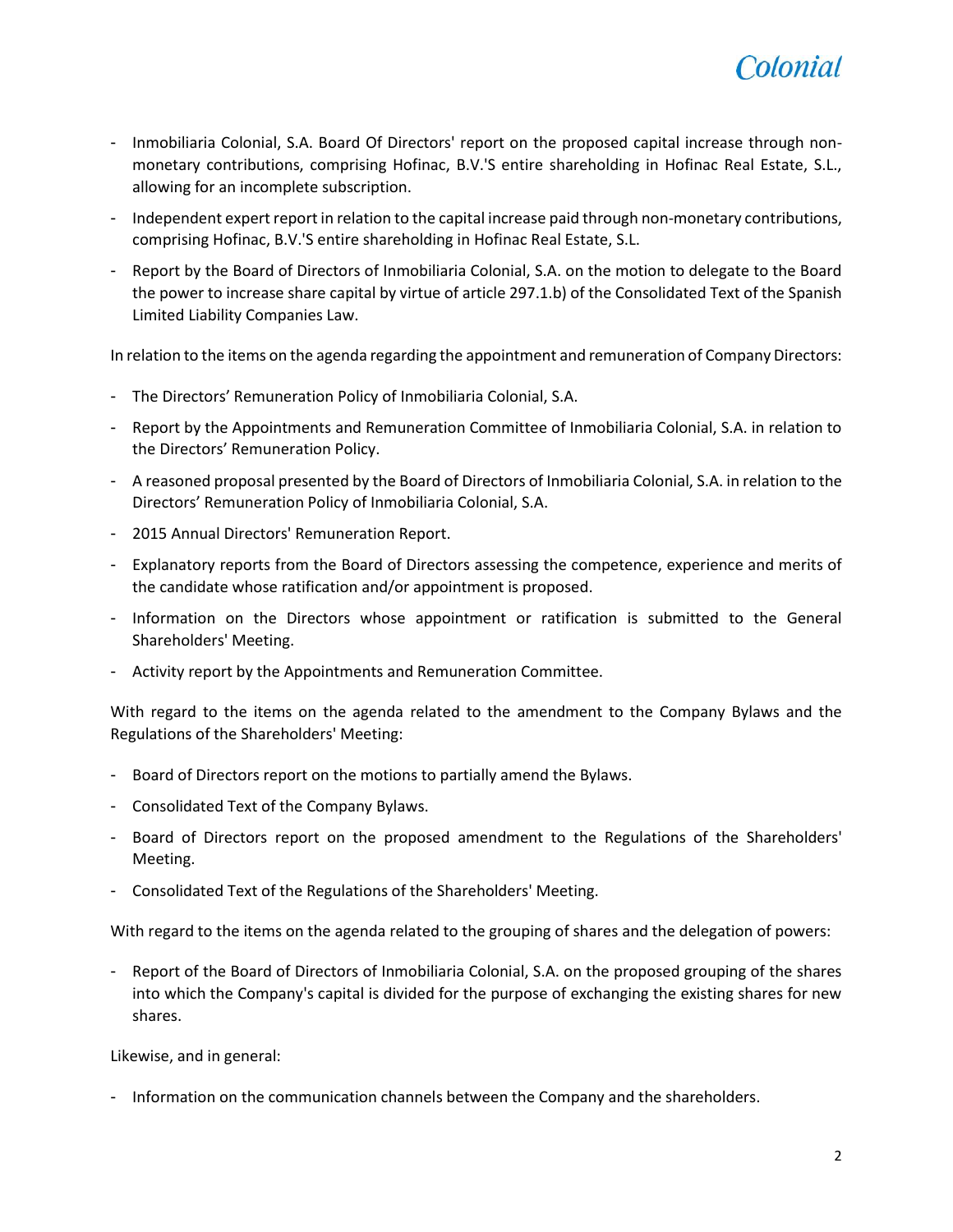

- Attendance, proxy voting and remote voting card.
- Methods and procedures for appointing a proxy at the General Shareholders' Meeting and for remote voting.
- Operating rules for the Online Shareholders Forum.
- Corporate social responsibility policy.

## *1.2. Right to information before the General Shareholders' Meeting*

Shareholders have until five days before the scheduled date of the General Shareholders' Meeting, from the publication of the call, to request such information or clarifications as they deem necessary in relation to the items included on the agenda, or to prepare in writing such questions as they consider appropriate. Shareholders may also request in writing within the same time frame, the clarifications they consider necessary in relation to any public information that the Company may have disclosed to the Spanish National Securities Market Commission (CNMV) since the date of the immediately preceding General Shareholders' Meeting, or regarding the auditor's report.

The Company shall be obliged to provide the information requested, except in those cases in which (i) the information may be unnecessary to safeguard shareholder rights; or (ii) there are objective reasons to believe that it could be used for purposes unrelated to the Company; or (iii) its disclosure may be damaging to the Company or related companies.

Notwithstanding, a request for information cannot be refused when it is supported by shareholders representing at least 25% of the Company's share capital.

Valid requests for information, clarifications or questions made in writing and the answers provided to them in writing, shall be included on the Company's website. Notwithstanding, when, prior to the formulation of a specific question, the information requested is clearly, expressly and directly available to all shareholders on the Company's website in a question-answer format, the directors may limit their reply to referring to the information already provided in that format.

All requests for documentation and/or information must include the personal details of the person soliciting it and, in particular, the name and surname(s) of the shareholder or corporate name and the number of shares that they hold; and they should do this through one of the following methods:

- By post to the registered office: Avenida Diagonal, number 532, 08006 Barcelona
- By email to[: accionistas@inmocolonial.com.](mailto:accionistas@inmocolonial.com)

## *1.3. Right to information during the General Shareholders' Meeting*

During the General Shareholders' Meeting, shareholders may verbally request the information or clarifications they consider necessary in relation to the items included on the agenda, or any clarifications they deem necessary in relation to any public information that the Company may have disclosed to the Spanish National Securities Market Commission (CNMV) since the date of the immediately preceding General Meeting, or regarding the auditor's report.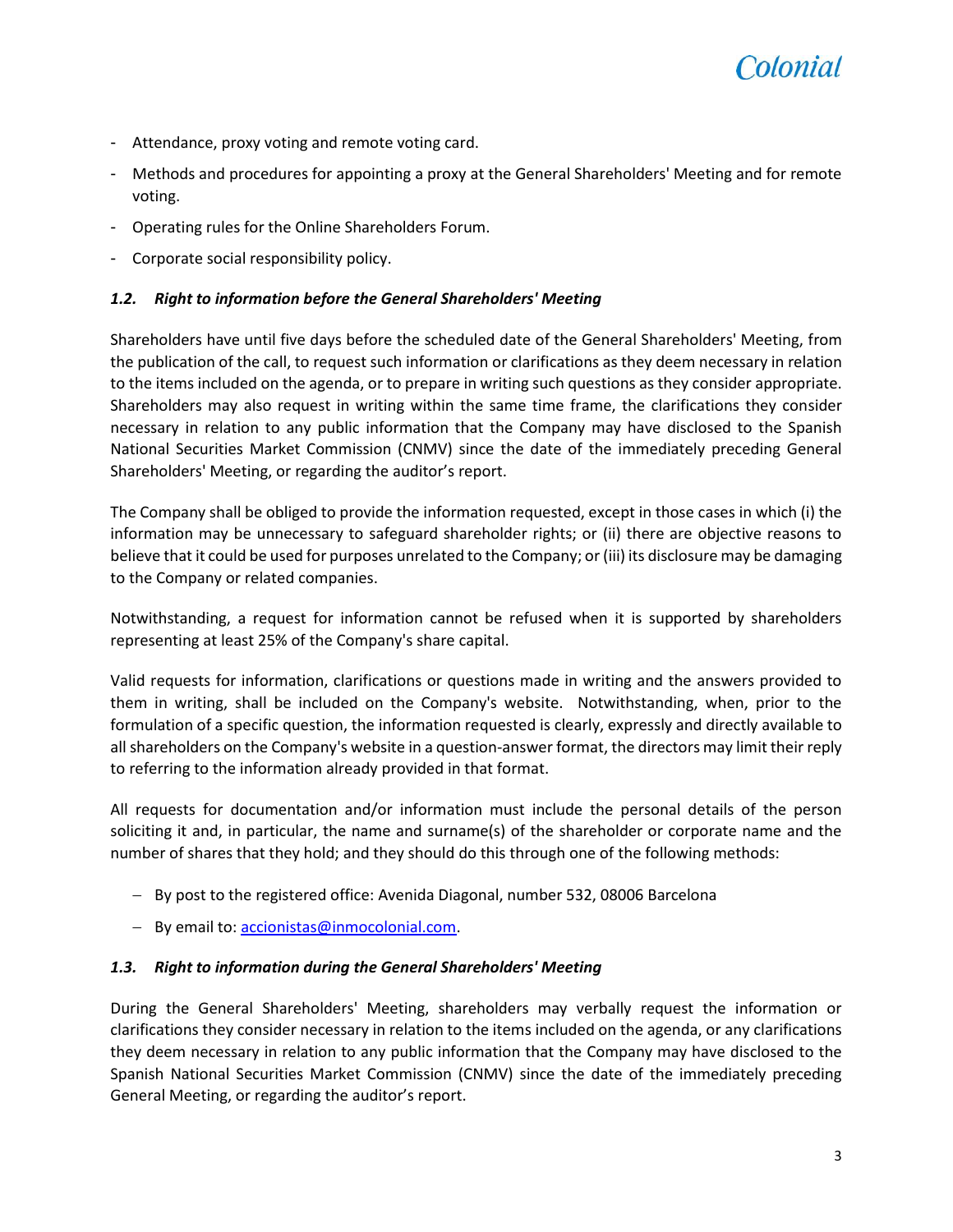

The requests for information or clarifications that, in relation to the items referred to in the previous paragraph, shareholders make to the Chairman during the General Shareholders' Meeting, or in writing from the fifth day before the meeting is held, will also be answered verbally during the meeting by any of the directors present, at the behest of the Chairman. If it was not possible to comply with the rights of the shareholder in this moment, the information required shall be provided in writing within the 7 days following the date on which the General Shareholders' Meeting is completed.

The Company shall be obliged to provide the information requested, except in those cases in which (i) the information may be unnecessary to safeguard shareholder rights; or (ii) there are objective reasons to believe that it could be used for purposes unrelated to the Company; or (iii) its diffusion may be damaging to the Company or related companies.

Notwithstanding, a request for information cannot be refused when it is supported by shareholders representing at least 25% of the Company's share capital.

Valid requests for information, clarifications or questions made in writing and the answers provided to them in writing, shall be included on the Company's website. Notwithstanding, when, prior to the formulation of a specific question, the information requested is clearly, expressly and directly available to all shareholders on the Company's website in a question-answer format, the directors may limit their reply to referring to the information already provided in that format.

Shareholders who wish to speak at the meeting, will be called at the time and in the order determined by the Executive Board of the General Shareholders' Meeting.

In order to speak at the meeting, shareholders shall identify themselves to the Notary Public, or, where appropriate, to the Executive Board of the General Shareholders' Meeting, providing their corresponding attendance card or certificate, their identity documentation and indicating the number of shares they hold, or, where appropriate, represent. Where those shareholders who speak wish their comments to be recorded in writing in the minutes of the General Shareholders' Meeting, they should present them in writing, at this same time, to the Notary Public or Executive Board of the General Shareholders' Meeting, so they may be used as a comparison when they speak.

## **2. THE RIGHT TO ADD TO THE AGENDA OR TO PRESENT NEW PROPOSED RESOLUTIONS**

Shareholders, representing at least 3% of the Company's share capital may request that an addendum to this present call notice be published, adding one or more items to the agenda, provided that such new items are accompanied by a justification or, where appropriate, a well-grounded proposed resolution. To exercise this right, the shareholder must provide reliable notice to the Company, with said notice to be received at the Company's registered office within 5 days following the publication of the notice. The addendum to the call notice must be published at least 15 days prior to the scheduled date of the meeting.

In addition, shareholders, representing at least 3% of the Company's share capital may, by the same deadline and in the same form as indicated in the preceding paragraph, present well-grounded proposals on items already on the agenda or which should be included in the meeting agenda. As they are received, the Company will ensure that these proposed resolutions and any documentation attached to them, are